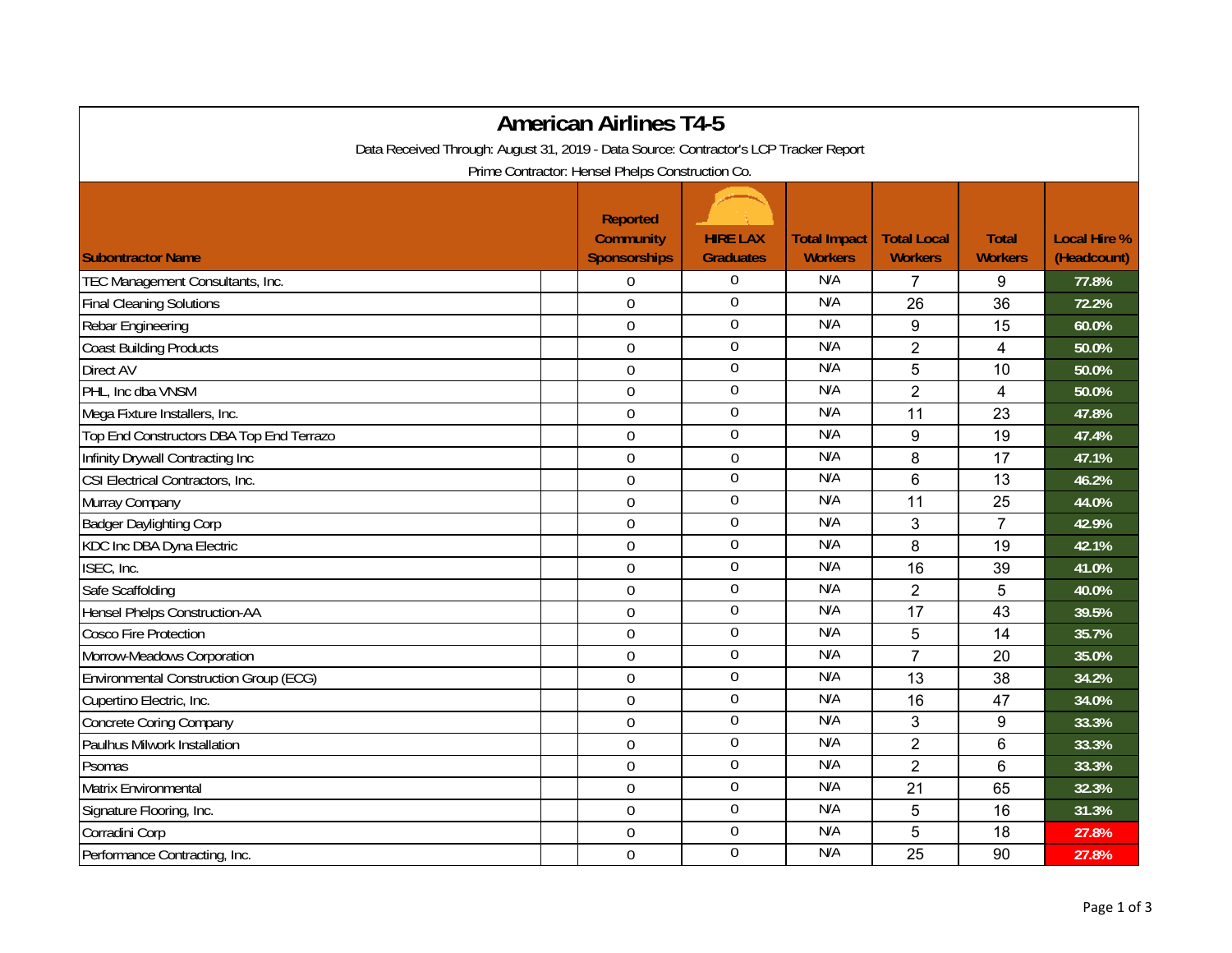| <b>American Airlines T4-5</b>                                                         |            |                                                            |                                     |                                       |                                      |                                |                                    |  |  |  |
|---------------------------------------------------------------------------------------|------------|------------------------------------------------------------|-------------------------------------|---------------------------------------|--------------------------------------|--------------------------------|------------------------------------|--|--|--|
| Data Received Through: August 31, 2019 - Data Source: Contractor's LCP Tracker Report |            |                                                            |                                     |                                       |                                      |                                |                                    |  |  |  |
| Prime Contractor: Hensel Phelps Construction Co.                                      |            |                                                            |                                     |                                       |                                      |                                |                                    |  |  |  |
| <b>Subontractor Name</b>                                                              |            | <b>Reported</b><br><b>Community</b><br><b>Sponsorships</b> | <b>HIRE LAX</b><br><b>Graduates</b> | <b>Total Impact</b><br><b>Workers</b> | <b>Total Local</b><br><b>Workers</b> | <b>Total</b><br><b>Workers</b> | <b>Local Hire %</b><br>(Headcount) |  |  |  |
| Premier Tile & Marble                                                                 |            | $\Omega$                                                   | 0                                   | N/A                                   | 9                                    | 33                             | 27.3%                              |  |  |  |
| Washington Iron Works                                                                 |            | $\Omega$                                                   | 0                                   | N/A                                   | 5                                    | 19                             | 26.3%                              |  |  |  |
| Building Electronic Controls, Inc.                                                    |            | $\overline{0}$                                             | 0                                   | N/A                                   | $\overline{2}$                       | 8                              | 25.0%                              |  |  |  |
| Ethos Energy Field Services LLC                                                       |            | $\overline{2}$                                             | $\overline{2}$                      | N/A                                   | $\overline{7}$                       | 28                             | 25.0%                              |  |  |  |
| Siemens Industry, Inc.                                                                |            | $\mathbf 0$                                                | $\overline{0}$                      | N/A                                   | $\mathbf{1}$                         | $\overline{4}$                 | 25.0%                              |  |  |  |
| <b>Best Contracting Services</b>                                                      | <b>NEW</b> | $\Omega$                                                   | $\boldsymbol{0}$                    | N/A                                   | 1                                    | 5                              | 20.0%                              |  |  |  |
| Hill Crane Service, Inc.                                                              |            | $\overline{0}$                                             | $\boldsymbol{0}$                    | N/A                                   | 1                                    | 5                              | 20.0%                              |  |  |  |
| Gonsalves & Santucci Inc DBA Conco Pumping                                            | <b>NEW</b> | $\overline{0}$                                             | $\mathbf 0$                         | N/A                                   | $\overline{2}$                       | 11                             | 18.2%                              |  |  |  |
| Johnson & Turner Painting Co, Inc.                                                    |            | $\overline{0}$                                             | $\overline{0}$                      | N/A                                   | $\mathbf 1$                          | 8                              | 12.5%                              |  |  |  |
| Condon Jonson & Associates                                                            | <b>NEW</b> | $\mathbf 0$                                                | 0                                   | N/A                                   | $\overline{c}$                       | 26                             | 7.7%                               |  |  |  |
| Critchfield Mechanical Inc of Southern CA                                             |            | $\Omega$                                                   | $\mathbf 0$                         | N/A                                   | 5                                    | 69                             | 7.2%                               |  |  |  |
| <b>Connor Concrete Cutting and Coring</b>                                             |            | $\Omega$                                                   | $\overline{0}$                      | N/A                                   | 1                                    | 14                             | 7.1%                               |  |  |  |
| Air Balance Co, Inc.                                                                  |            | $\mathbf 0$                                                | $\overline{0}$                      | N/A                                   | $\overline{0}$                       | 1                              | 0.0%                               |  |  |  |
| Architectural Design & Signs, Inc.                                                    |            | $\Omega$                                                   | 0                                   | N/A                                   | 0                                    | $\overline{2}$                 | 0.0%                               |  |  |  |
| Commercial Scaffolding of CA Inc.                                                     | <b>NEW</b> | $\overline{0}$                                             | $\mathbf 0$                         | N/A                                   | $\overline{0}$                       | 3                              | 0.0%                               |  |  |  |
| <b>DSM Construction Inc.</b>                                                          |            | $\overline{0}$                                             | $\boldsymbol{0}$                    | N/A                                   | $\overline{0}$                       | $\overline{4}$                 | 0.0%                               |  |  |  |
| <b>Ground Penetrating Radar Systems LLC</b>                                           |            | $\mathbf 0$                                                | $\overline{0}$                      | N/A                                   | 0                                    | 3                              | 0.0%                               |  |  |  |
| Halco Service Corp dba Halco Testing Services                                         |            | $\overline{0}$                                             | $\overline{0}$                      | N/A                                   | $\overline{0}$                       | $\overline{2}$                 | $0.0\%$                            |  |  |  |
| Harwood Construction, Inc.                                                            |            | $\Omega$                                                   | 0                                   | N/A                                   | 0                                    | $\overline{2}$                 | 0.0%                               |  |  |  |
| Jervis B Webb                                                                         |            | $\overline{0}$                                             | 0                                   | N/A                                   | $\overline{0}$                       | $\overline{2}$                 | 0.0%                               |  |  |  |
| Keenan Doors                                                                          |            | $\overline{0}$                                             | $\overline{0}$                      | N/A                                   | $\overline{0}$                       | $\overline{2}$                 | 0.0%                               |  |  |  |
| Skycon, Inc.                                                                          |            | $\overline{0}$                                             | $\boldsymbol{0}$                    | N/A                                   | 0                                    | 3                              | 0.0%                               |  |  |  |
| Vertical Access, Inc. (ECG)                                                           |            | $\mathbf 0$                                                | $\boldsymbol{0}$                    | N/A                                   | 0                                    | $6\phantom{1}$                 | 0.0%                               |  |  |  |
|                                                                                       |            | $\overline{2}$                                             | $\overline{2}$                      | $\mathbf{0}$                          | 283                                  | 877                            | 32.3%                              |  |  |  |